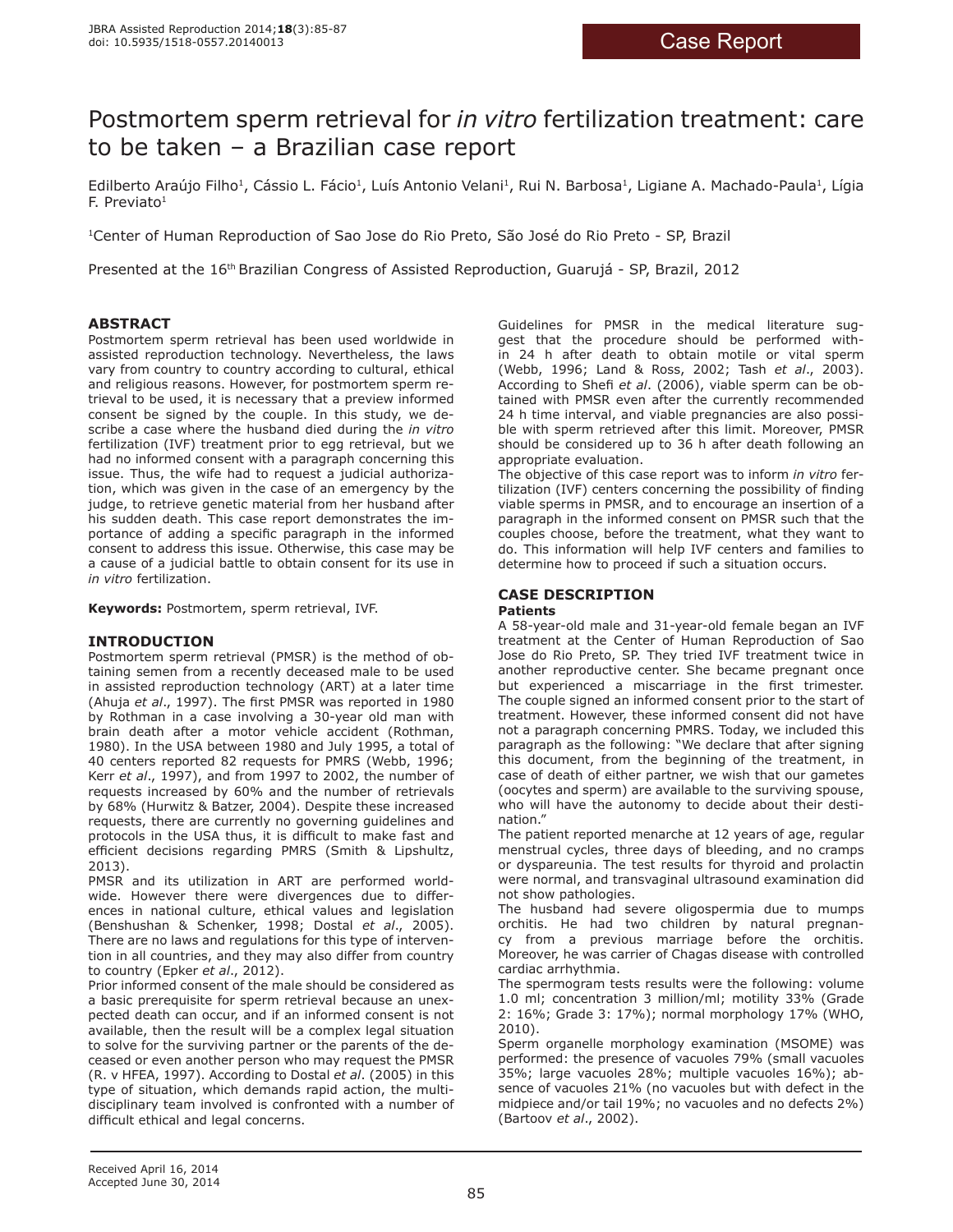#### **Methodology**

#### **Ovarian stimulation protocol**

The patient received oral contraceptive on the cycle before ovarian stimulation. She received 225 IU of recombinant follicle stimulating hormone (r-FSH; Gonal F, Serono, Brazil) on days 2 to 4 of the menstrual cycle, 150 IU on days 5 and 6 of the cycle and a vaginal ultrasound on day 7. The gonadotrophin-releasing hormone (GnRH) antagonist (Cetrotide, Serono, Brazil) was initiated when the follicular diameter reached 16 mm in diameter, which occurred on day 8 of the menstrual cycle and was continued until the day before the oocyte retrieval. From day 8 onward, an ultrasound was performed daily. When two to three follicles measured 20mm, 250mcg recombinant human chorionic gonadotropin (r-hCG; Ovidrel, Serono, Brazil) was administered as an ovulation trigger.

On day 9 of the menstrual cycle (October 2011), during the ultrasound, the husband did not feel well in the waiting room and fainted while having a cardiopulmonary arrest. Cardiopulmonary resuscitation was performed immediately, and the patient was taken to the hospital, where he died two hours later for non-reversible ventricular fibrillation.

His wife inquired into the possibility of PMSR. When we consulted our lawyer regarding the legality of this procedure, he informed us that our informed consent had no paragraph concerning PMSR. Under this circumstance, our lawyer decided to request, in case of an emergency, an "injunction of authorization for testicular sperm aspiration post-mortem," to the judge in charge that day, and he promptly authorized the procedure, but the freezing material would not be able to be used for IVF at that time.

The judge also referred that the applicant had to obtain judicial authorization to use the frozen sperm because the informed consent had no mention of such an event.

Five hours after the husband's death, the urologist and chief embryologist of our clinic performed the epididymal sperm aspiration bilaterally and obtained the following seminal sample: volume 2.0 ml; total concentration 1,000,000 sperm; motility 30% (Grades 3 and 4) and normal morphology 15% (WHO, 2010). The semen was frozen after analysis. For this procedure, the semen sample (volume 2.0 ml) was placed into a 15 ml conical Falcon tube, and an equal volume of 2.0 ml of cryoprotector media was added (Freezing Medium, Irvine Scientific) (proportion 1:1), which had been previously acclimated to room temperature. The final 4 ml volume was aliquoted into two cryotubes (Corning Incorporated); each cryo-tube was capable of holding 2.0 ml of mixture. These cryotubes were stored for 20 minutes at 2-8 degree Celsius followed by10 minutes in liquid nitrogen vapor (N2L). Next, the cryotubes were placed in a metal rack and stored in a liquid nitrogen container at a previously determined location and identified. The wife underwent transvaginal ultrasound-guided oocyte retrieval when the follicles reached 20 mm in diameter four days after the husband's death. She had 8 follicles on the right ovary and 8 follicles on the left ovary. Fifteen mature oocytes were retrieved and vitrified.

# **DISCUSSION**

It is known that there is a lack of consensus with regards to the use of PMSR on the national, international and institutional levels (Smith & Lipshultz, 2013).

According to Batzer *et al*. (2003), a number of countries have a formal regulatory policy, while others do not, and as the number of requests for these procedures increases, we have to prepare ourselves ethically and legally for this situation. Bahm *et al*. (2013) analyzed existing protocols of PMRS in the USA and provided six important considerations to help institutions to develop an institutional policy regarding this issue with practice guidelines protecting institutional and individual liability.

Modern ARTs have reinforced the feasibility of PMSR but have also brought to light many moral, ethical, legal and social issues (Bahadur, 2002; Land & Ross, 2002; Orr & Siegler, 2002; Batzer *et al*., 2003; Pastuszak *et al*., 2013). There are a several guidelines on PMSR in North American and European jurisdictions, but in most of these guidelines, none of the regulations is in place. In 2004, the guidelines of the American Society of Reproductive Medicine (ASRM) suggested that PMSR should be offered only if the deceased had given prior consent or if his wish to retrieve sperm was widely known (Ethics Committee of the American Society for Reproductive Medicine, 2004). For the European Society of Human Reproduction and Endocrinology (ESHRE), the guidelines provided in 2006 recommended that PMSR should be offered only if the deceased had provided written consent, and the sperm should be used only after extensive counseling and at least one year after the death (Pennings *et al.,* 2006).

Thus, there is a general consensus in several guidelines to not use the semen for a period from six to 12 months, with appropriate medical and psychological evaluation being performed beforehand (Gottinger & Nagler, 1999; Soules, 1999; Rubinstein, 2003), because bereavement can strongly affect important decisions (Raziel *et al*., 2011).

In Canada, PMSR is not allowed without a written informed consent from the deceased, and even with a written consent, certain ethical and social issues regarding this procedure should be discussed with the family, such as the costs of the fertility procedures and costs involved in raising the child, the social stigma of raising a child without a biological father and estate distribution (Weber *et al*., 2009).

In Brazil, in 2010, a postmortem ART was added to the Federal Council of Medicine guidelines, which enabled this procedure to be performed after the death of either parent if there were a prior written consent that permitted the cryopreservation of gametes or embryos.

This case report is important to alert the IVF centers to the possibility of obtaining viable sperm after death. According to Shefi *et al*. (2006), viable sperm can be obtained using PMSR even after the currently recommended 24h time interval, and viable pregnancies are possible when sperm is retrieved after this period. Moreover, PMSR should be considered for up to 36h after death following an appropriate evaluation.

Another important point is the inclusion of a specific paragraph in the informed consent concerning authorization for retrieval of the gamete (sperm or oocytes) of either partner in the case of death during treatment such that the surviving partner can continue the treatment to the end. This treatment was not possible in the present case and is already a target of a judicial dispute regarding whether to use the material obtained from the husband. The sperm sample is still frozen. To date, the widow has not obtained judicial authorization to use the frozen sperm.

# **CONFLICT OF INTERESTS**

The authors declare that they have no conflict of interest.

#### **Acknowledgements**

The authors wish to thank the Elsevier Language Editing http://webshop.elsevier.com/languageediting/ for revising the English text.

#### **Corresponding author:**

Edilberto Araújo Filho Center of Human Reproduction of Sao Jose do Rio Preto Rua XV de Novembro, 4461, Redentora, São José do Rio Preto – SP, Brazil Zip code: 15015-110 E-mail: earaujo@terra.com.br